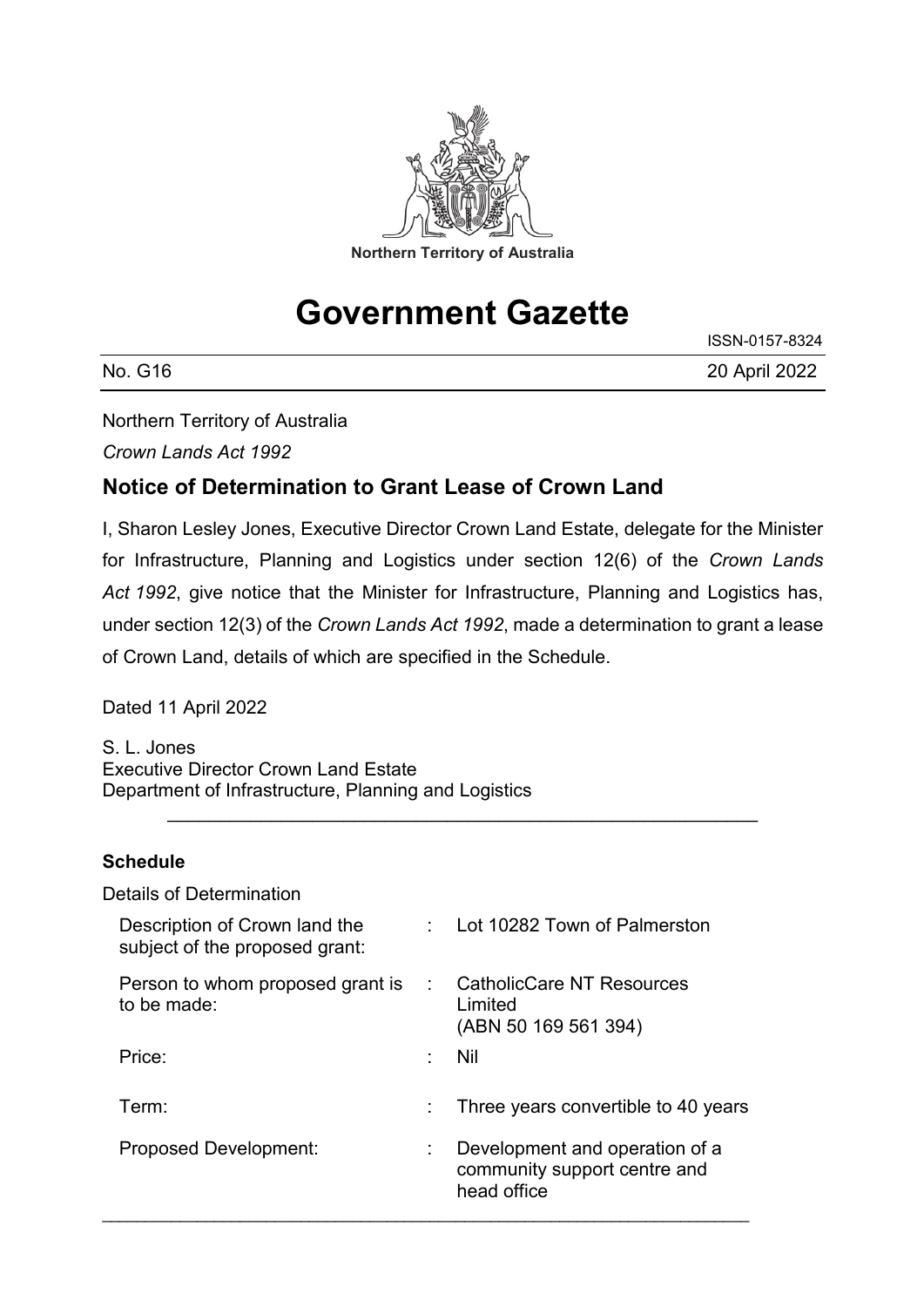Northern Territory of Australia *Medicines, Poisons and Therapeutic Goods Act 2012*

### **BizHealth Consultants Pty Ltd Declarations and Approval**

I, Hugh Crosbie Heggie, Chief Health Officer:

- (a) under section 252 of the *Medicines, Poisons and Therapeutic Goods Act 2012,*  declare each health clinic specified in the Schedule, Parts A and B, to be a place to which Part 2.6 of the Act applies; and
- (b) under section 254(1)(d) of the Act, approve each Scheduled substance treatment protocol specified in the Schedule, Part C, for each health clinic mentioned in paragraph (a); and
- (c) under section 250(1)(a) of the Act declare each nurse employed by BizHealth Consultants Pty Ltd ABN 31 100 577 151 (*BizHealth*) and practising at a place mentioned in paragraph (a), Schedule, Part A, to be an approved nurse to supply, administer to another person and possess the Schedule 4 substances specified in the Schedule, Part D, in accordance with each Scheduled substance treatment protocol specified in the Schedule, Part C.

Dated 13 April 2022

H. C. Heggie Chief Health Officer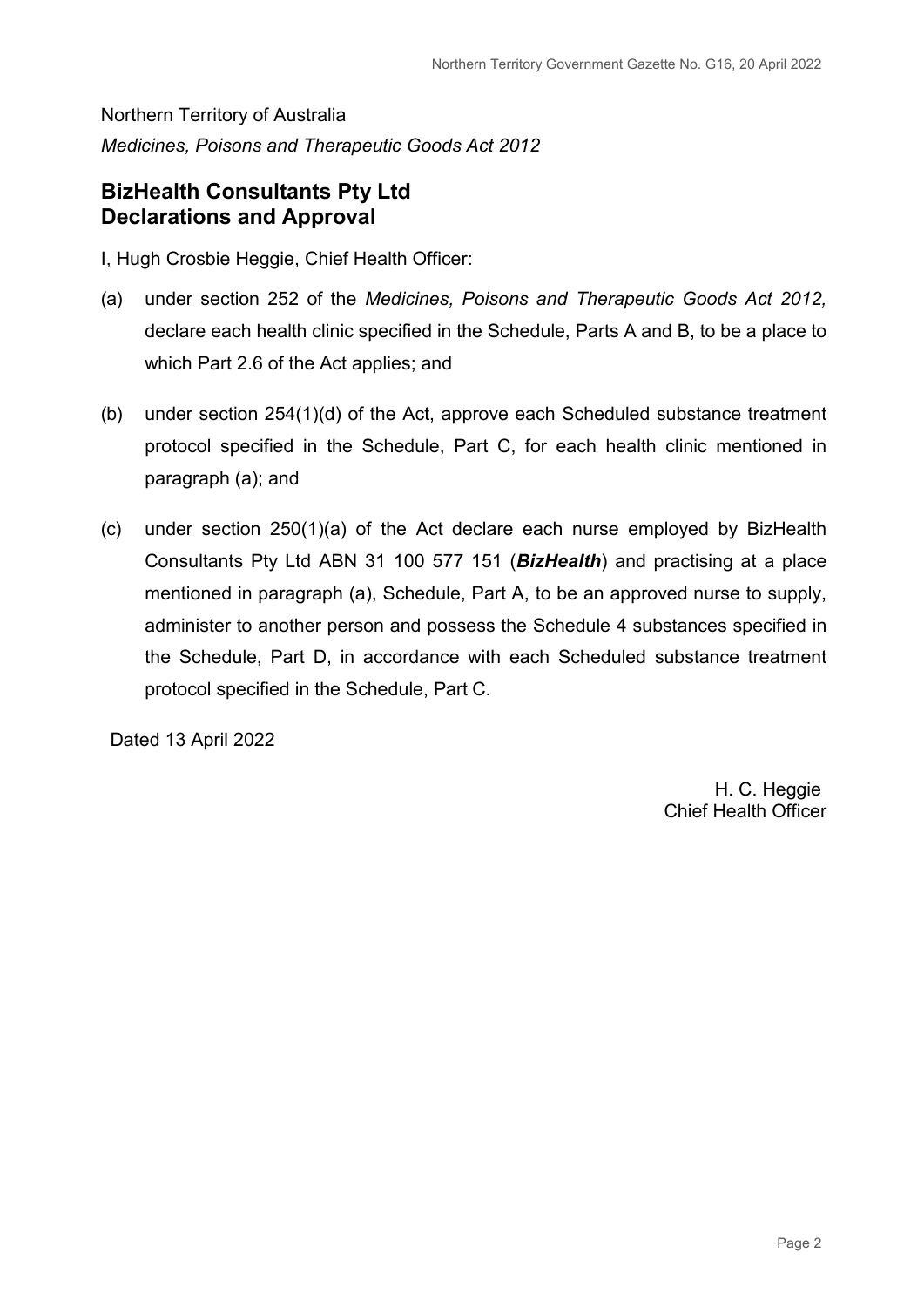#### **Schedule**

#### **Part A Declared Places (immunisation clinics)**

An area established as an immunisation clinic at each of the following workplaces:

Australia Post 354 Stuart Highway Winnellie NT 0821

**Blackwoods** 98 Reichardt Road **Winnellie** NT 0820

Bunnings:

Corner Bagot Road and Osgood Drive Darwin Airport NT 0820

Corner Roystonea and University Avenues Palmerston NT 0831

**Cummins** Business Park, 3 Export Drive East Arm NT 0822

Royal Life Saving NT 77 Ross Smith Avenue Parap NT 0820

The Fred Hollows Foundation Level 2, Met Building 13 Scaturchio Street Casuarina NT 0810

TNT Australia 61 O'Sullivan Circuit East Arm NT 0822

#### **Part B Declared Places**

An area established as a health clinic at an address known as 515 Bees Creek Road, Bees Creek NT 0822.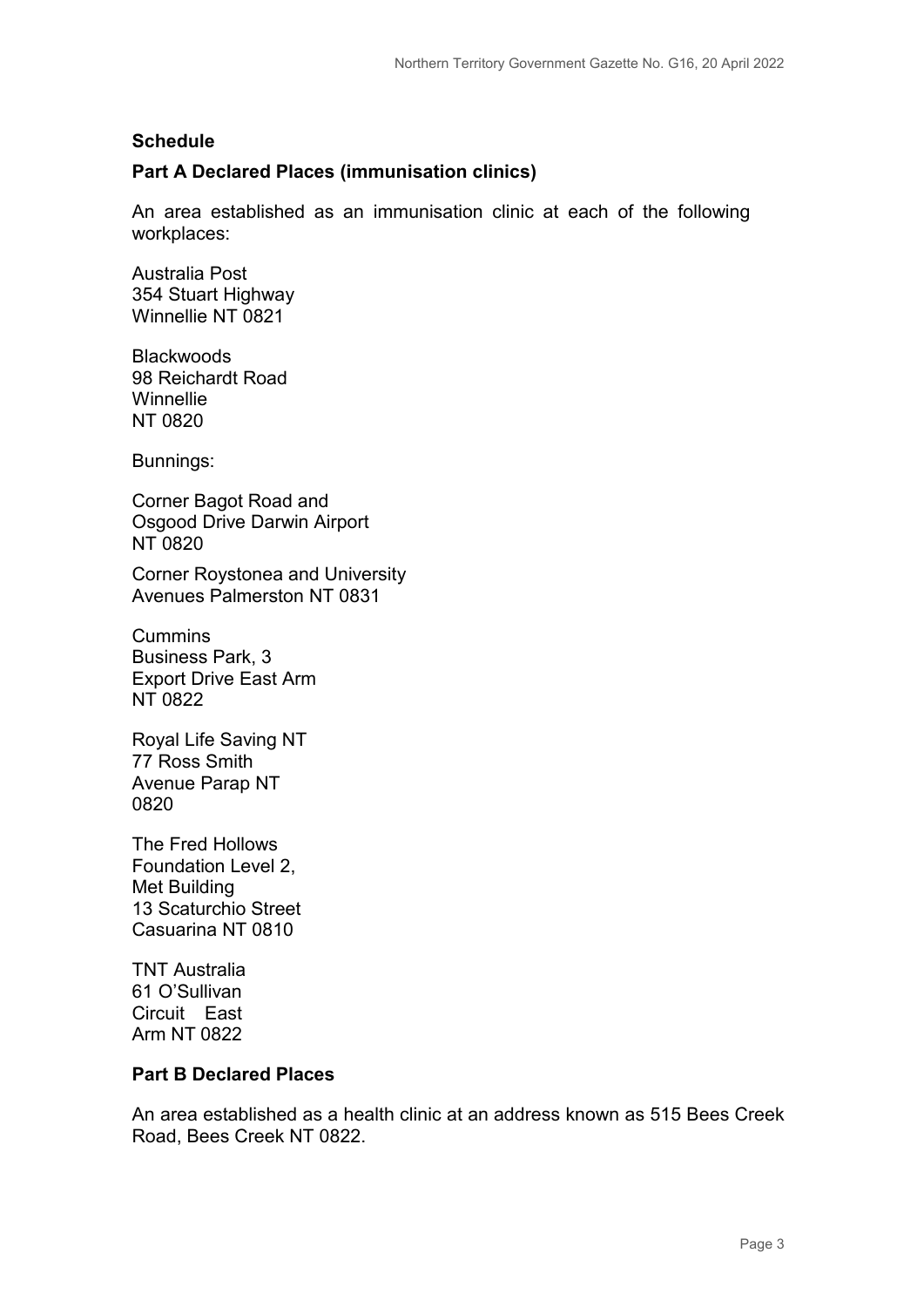| Title                                                            | <b>Publication Date</b> | Author           |
|------------------------------------------------------------------|-------------------------|------------------|
| Influenza for Influenza<br>Vaccination Program -<br><b>SSTP</b>  | 3 March 2022            | <b>BizHealth</b> |
| Adrenaline for Influenza<br>Vaccination Program -<br><b>SSTP</b> | 3 March 2022            | <b>BizHealth</b> |
| <b>Part D</b>                                                    |                         |                  |
| Adrenaline                                                       |                         |                  |
| Influenza vaccine                                                |                         |                  |
|                                                                  |                         |                  |